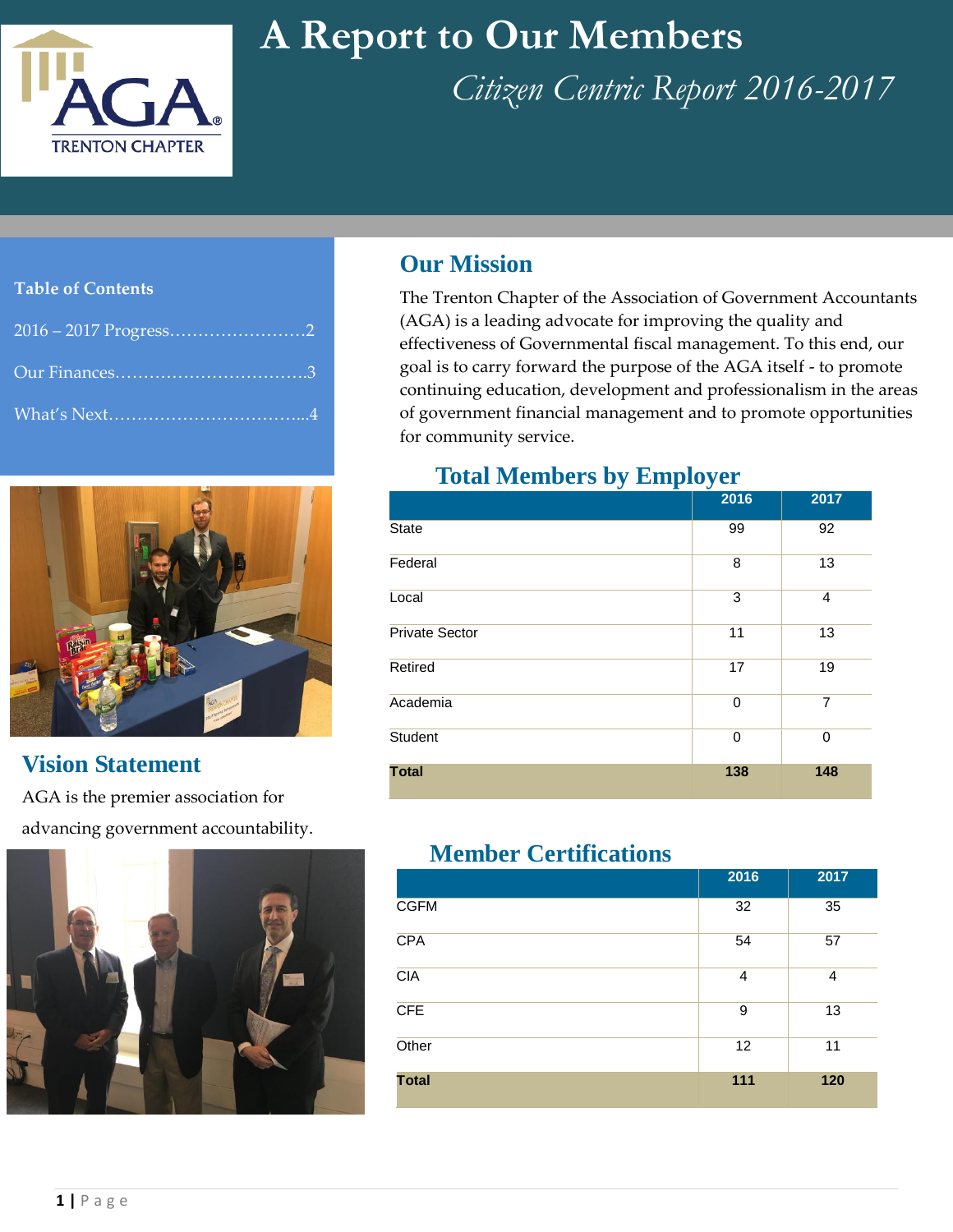

# How We Have Progressed

# $\frac{1}{TRENTON CHAPTER}$  IN 2016 - 2017

#### **National Mission**

AGA fosters learning, certification, leadership and collaboration for professionals and stakeholders committed to advancing government accountability.

#### **Continuing Professional Education (CPE) Hours Awarded**

We strive to provide our members more the 40 hours of CPE credits per year. The following table shows total CPE credits awarded over the past three years:

|                                                                                           | 2015        | 2016        | 2017     |  |
|-------------------------------------------------------------------------------------------|-------------|-------------|----------|--|
| <b>Audio Conferences</b>                                                                  | 252         | 238         | 224      |  |
| <b>Fall Seminar</b>                                                                       | 637         | 700         | 700      |  |
| Spring Symposium                                                                          | 700         | 700         | 847      |  |
| Dinner Meetings<br>*less dinner meetings were held this year due to<br>inclement weather. | $52*$       | 112         | 112      |  |
| Other                                                                                     | $\mathbf 0$ | $\mathbf 0$ | $\Omega$ |  |
| <b>Total</b>                                                                              | 1,641       | 1,750       | 1,883    |  |

#### **Community Service**

- Six members served lunch at the Trenton Area Soup Kitchen in October. Various canned goods and other donations were provided to the Trenton Area Soup Kitchen throughout the year.
- Handmade Valentine's Day cards were created by members which were delivered to a local senior care facility.
- Members participated in a program on Memorial Day to honor veterans by assisting the Italian American War Veterans Post # 2 in placement of flags on Veterans' grave sites at a local cemetery
- Raised \$1,600 for the Paul M. Vidunas Community Service Memorial donated to The Anchor House

#### **Awards Banquet**

- Presented various awards to members and non-members for a number of services in governmental financial management
- \$1,500 awarded through scholarships to college students

#### **Early Career**

 Hosted a bowling networking event where four students from TCNJ and Rider as well as four non-member young professionals were in attendance



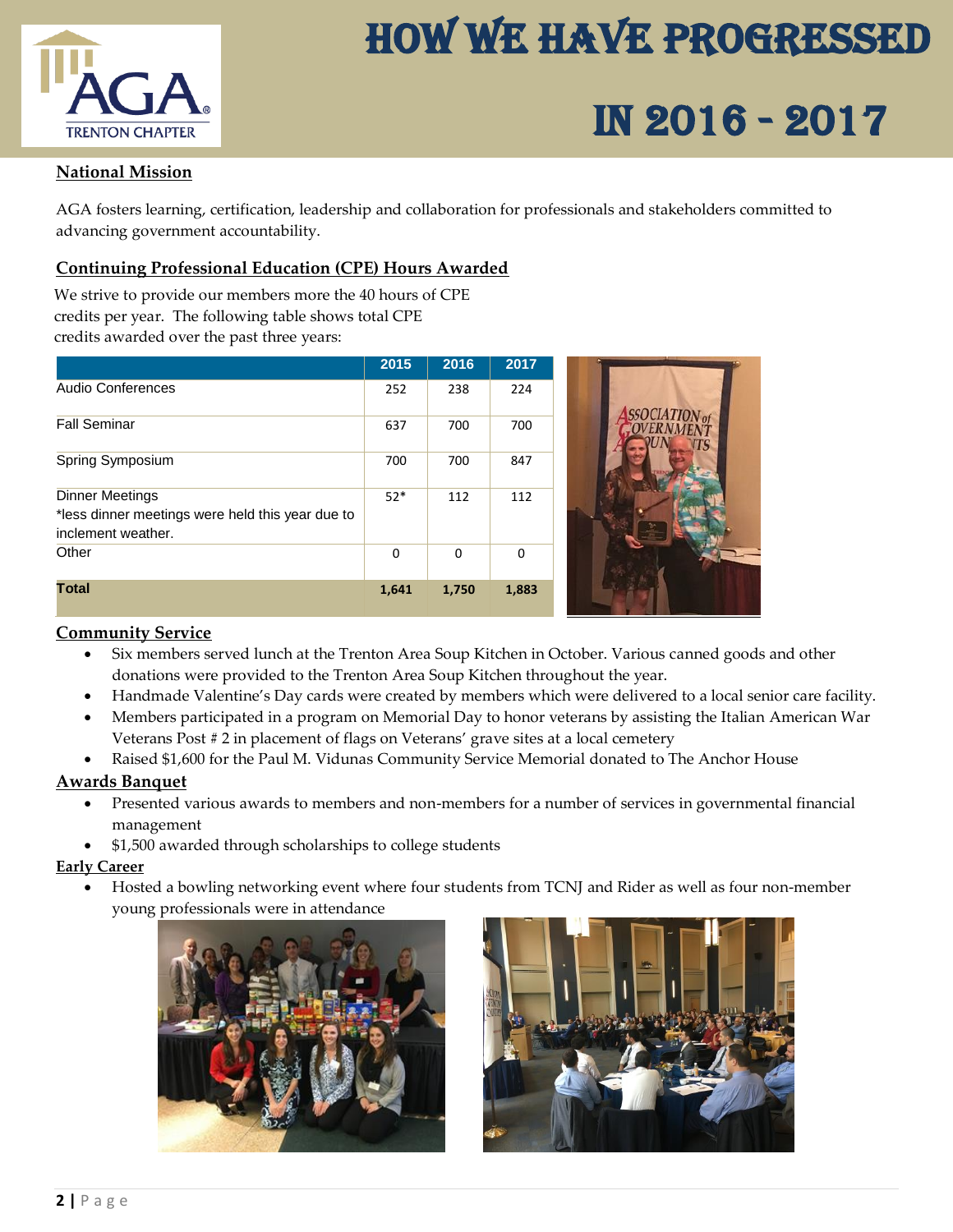# Our Finances



# Revenues and Expenses

### **Primary Sources of Revenue**

|                                     | 2016     | 2017     |
|-------------------------------------|----------|----------|
| Local Dues                          | \$707    | \$763    |
| <b>Dinners</b>                      | \$3,955  | \$3,974  |
| Seminar                             | \$10,525 | \$10,945 |
| Symposium                           | \$12,445 | \$13,307 |
| Paul Vidunas Fund                   | \$1,300  | \$1,600  |
| Newsletter Ads/Other Education/Misc | \$152    | \$26     |
| <b>Total Revenues</b>               | \$29,084 | \$30,615 |

### **Primary Functional Expenses**

|                                         | 2016     | 2017      |
|-----------------------------------------|----------|-----------|
| <b>Dinners</b>                          | \$5,107  | \$5,601   |
| <b>Board Meetings</b>                   | \$0      | \$728     |
| Seminar                                 | \$6,060  | \$6,084   |
| Symposium                               | \$9,872  | \$7,359   |
| Website Design and Maintenance          | \$815    | \$554     |
| Awards                                  | \$2,291  | \$2,423   |
| <b>Other Education Expenses</b><br>*PDT | \$3,260* | $$2,421*$ |
| Paul Vidunas Fund                       | \$1,300  | \$1,600   |
| <b>Miscellaneous</b>                    | \$358    | \$772     |
| <b>Total expenses</b>                   | \$29,063 | \$27,542  |

## **Independent Audit**

Independent audits of the Association's finances were conducted, resulting in clean opinions.



**Fiscal Year 2016 & 2017 Revenue by Type**



### **Fiscal Year 2016 & 2017 Expenses by Type**